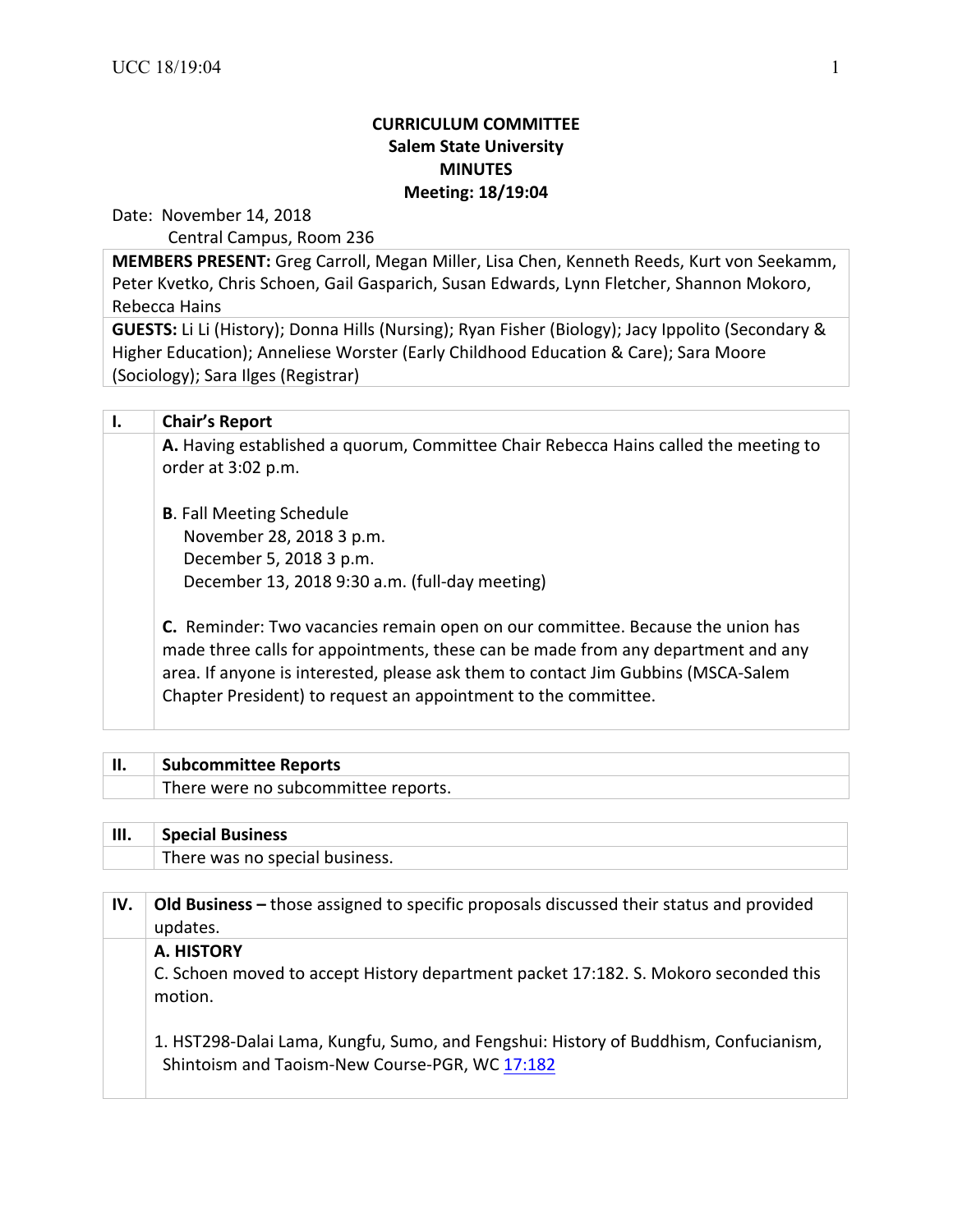-C. Schoen confirmed that the members of the WC subcommittees had reviewed and approved the change in course. As a former member of the PRG subcommittee he found the course to have met that general education criteria.

- The UCC members reviewed the appropriate and relevant new course documents and forms.

-Li Li, History faculty member, explained the course to the UCC membership present

-M. Miller asked if this course could be used in the Asian Studies minor and asked that Li Li and C. Schoen update the new course form to include that minor. C. Schoen will do this.

There being no further discussion, R. Hains called for the vote to approve packet 17:182. All UCC members present voted to approve packet 17:182.

## **B. SCHOOL OF NURSING**

P. Kvetko made a motion to accept School of Nursing packets 19:130-19:131. C. Schoen seconded the motion.

1. BA-Nursing-Change in Flowsheet 19:130 2. NUR420A-Prep for Professional Licensure-Change in Course 19:131

- The department is changing the number of credits earned for this course from 1 credit to 2 credits with a request for a waiver since they will be going above the 55 credit maximum for majors at SSU.

-D. Hills, Chair of Nursing explained the request for change in course. She stated that this change would be a positive thing as the School of Nursing moves to better prepare their students for the NCLEX test. This is a temporary solution as they are in the process of revising their curriculum. L. Fletcher asked whether, if this is a temporary solution, the Committee wished to establish a date by which the major must return to 55 credits. M. Miller said there is no such requirement currently in UCC procedures. R. Hains could not recall the establishment of similar cases in the past and asked if any UCC member felt that there should be a date by which the department would be compelled to return with a revision. There was discussion that, logistically, enforcing a time limit of this nature may not be feasible. D. Hills stated that the School of Nursing faculty would act in good faith to revise their curriculum and return to the 55-credit limit.

- The UCC members reviewed the appropriate and relevant new course documents and forms.

There being no further discussion, R. Hains called for the vote to approve packets 19:130 and 19:131. All UCC members present voted to approve the packets.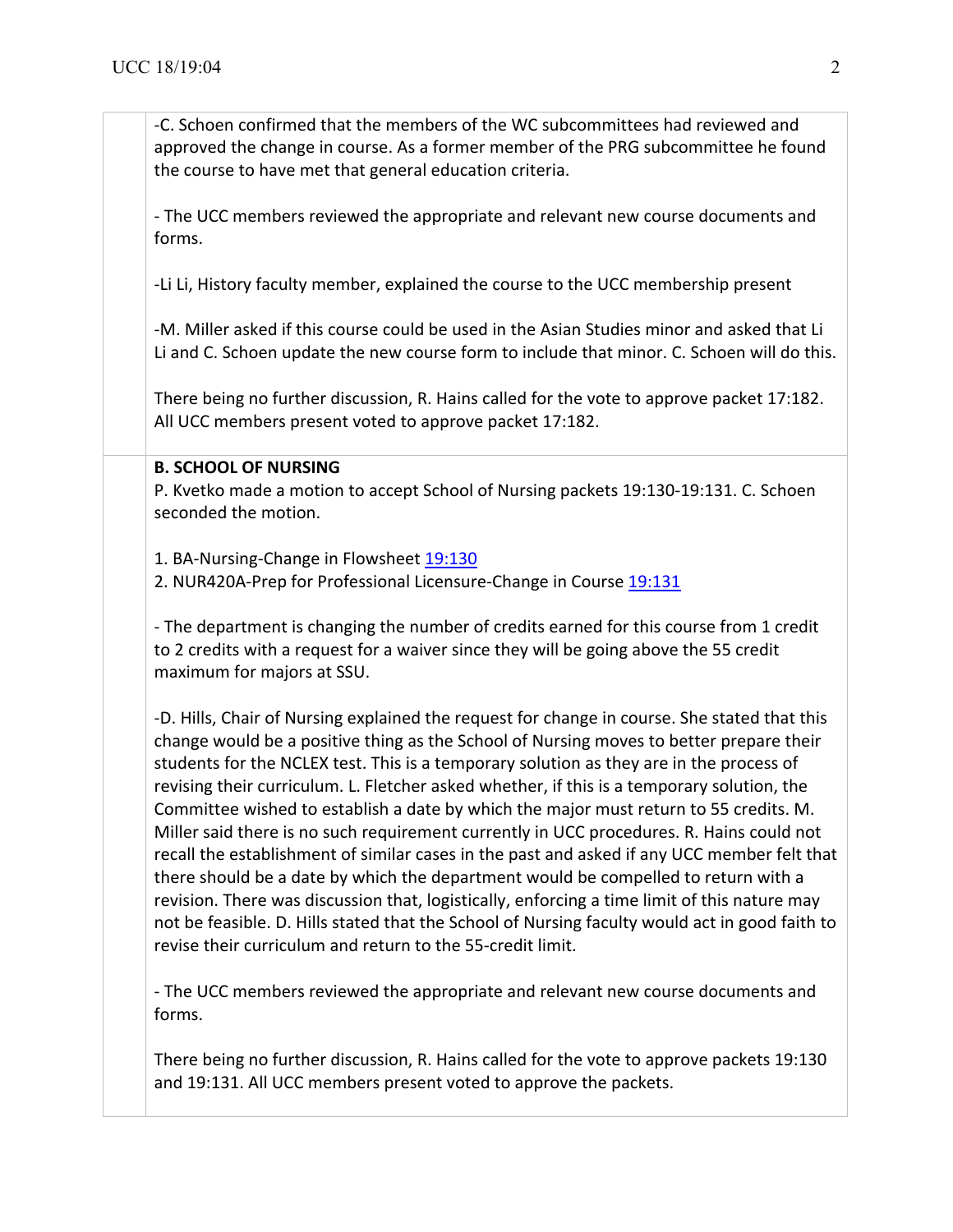| <b>C. SCHOOL OF NURSING</b>                                                                                                                                                                                                                                                                                                                              |
|----------------------------------------------------------------------------------------------------------------------------------------------------------------------------------------------------------------------------------------------------------------------------------------------------------------------------------------------------------|
| P. Kvetko made a motion to accept School of Nursing packets 19:135-19:141. G. Carroll                                                                                                                                                                                                                                                                    |
| seconded this motion.                                                                                                                                                                                                                                                                                                                                    |
| 1. BS-Nursing-Accelerated Second Degree-Change in Flowsheet 19:135<br>2. NUR466-Population Health and Community Nursing-Change in Course 19:136<br>3. NUR468-Women's Health Care through the Life Span-Change in Course 19:137<br>4. NUR476-Role Immersion Seminar-Change in Course 19:138<br>5. NUR475-Role Immersion Practicum-Change in Course 19:139 |
| 6. NUR467-Nursing Care of the Adult and Aging Population III-Change in course 19:140<br>7. NUR469-Health Care of Children-Change in Course 19:141                                                                                                                                                                                                        |
| -Peter explained that these are changes to their accelerated seconded degree Bachelor of<br>Science in Nursing.                                                                                                                                                                                                                                          |
| -There was a letter of support from Joanne Carlson, ABSN Program Coordinator.                                                                                                                                                                                                                                                                            |
| -D. Hills, Chair of Nursing explained the proposed changes.                                                                                                                                                                                                                                                                                              |
| -There was discussion about the effective date to appear on the flowsheets (summer<br>$2019$ ).                                                                                                                                                                                                                                                          |
| -The UCC members reviewed the appropriate and relevant change in course documents<br>and forms.                                                                                                                                                                                                                                                          |
| -P. Kvetko will make minor changes to submission dates and abbreviated title as agreed<br>upon in the meeting.                                                                                                                                                                                                                                           |
| There being no further discussion, R. Hains called for the vote to approve packets 19:135-<br>19:141. All UCC members present voted to approve packets 19:130-19:141.                                                                                                                                                                                    |
| R. Hains called for a motion to change the order of business in order to discuss the<br>Sociology proposal. N. DeChillo moved to change the order to business. S. Edwards<br>seconded.                                                                                                                                                                   |
| <b>D. SOCIOLOGY DEPARTMENT</b>                                                                                                                                                                                                                                                                                                                           |
| M. Miller made a motion to accept Sociology Department packets 19:018 and 19:019. G.<br>Gasparich seconded this motion.                                                                                                                                                                                                                                  |
| 1. SOC217-Gender and Society-Change in Course-DPDS 19:018<br>-Members of the DPDS subcommittee reviewed and approved changes to this course.                                                                                                                                                                                                             |
| -S. Moore, faculty in Sociology explained the nature and content of the course.                                                                                                                                                                                                                                                                          |
| - The UCC members reviewed the appropriate and relevant change in course documents                                                                                                                                                                                                                                                                       |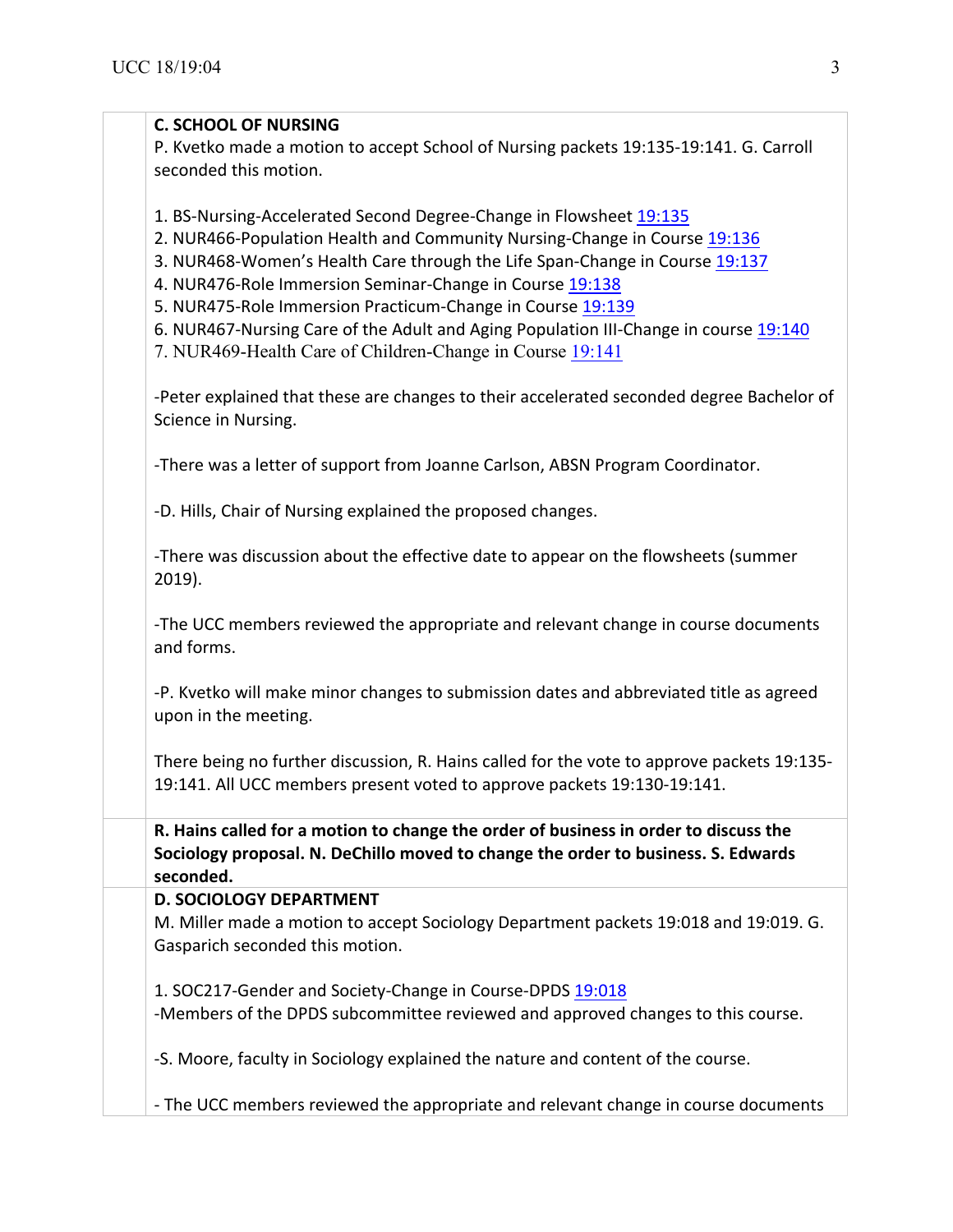## and forms.

2. SOC218-Sexuality and Society-New Course-CS 19:019

-Members of the CS subcommittee reviewed and approved changes to this course.

-S. Moore explained this course and how it differs from SOC217

-The UCC members reviewed the appropriate and relevant new course documents and forms.

There being no further discussion, R. Hains called for the vote to approve packets 19:018 and 19:109. All UCC members present voted to approve packets 19:018 and 19:019.

## **E. BIOLOGY DEPARTMENT**

K. von Seekamm made a motion to accept Biology department packets 19:115-19:128. N. DeChillo seconded this motion.

Ryan Fisher, Chair of Biology explained the context and the content of the proposed changes being presented. In the creation of these new flowsheets, the department would do away with concentrations, instead establishing "options" for students to specialize in. This would greatly reduce the number of different flowsheets in the department. Students would be able to select one or more option, or not select any; R. Fisher explained that students would not need to declare these options, but rather would accrue them as they completed the requirements.

1. BS-Biology-Change in Flowsheet 19:115

-UCC members reviewed the new flowsheet, which reflects the "options" R. Fisher mentioned the department would begin offering in lieu of "concentrations."

-There was a discussion about how a student and advisers would be able to keep track of the option(s) in degree tracker. S. Ilges said that subplans could be created in degree tracker so that students could keep track of the various options represented on the flowsheet (Biomedical, Biotechnology, Environmental Biology, Marine Biology & Aquaculture).

-A question arose about the "capstone elective – check box" note on the flowsheet. R. Fisher explained that this was meant as a way for students to take a capstone course without accruing additional credits  $-$  the capstone course would serve double-duty with other major requirements, and would be determined in consultation with the department chair. He described the types of courses or experiences are acceptable for that requirement. R. Hains asked if a full list was available yet. R. Fisher said that he knew some of the courses that they would use towards this requirement, but not all. R. Hains suggested that it would be helpful to specifically list the courses that are already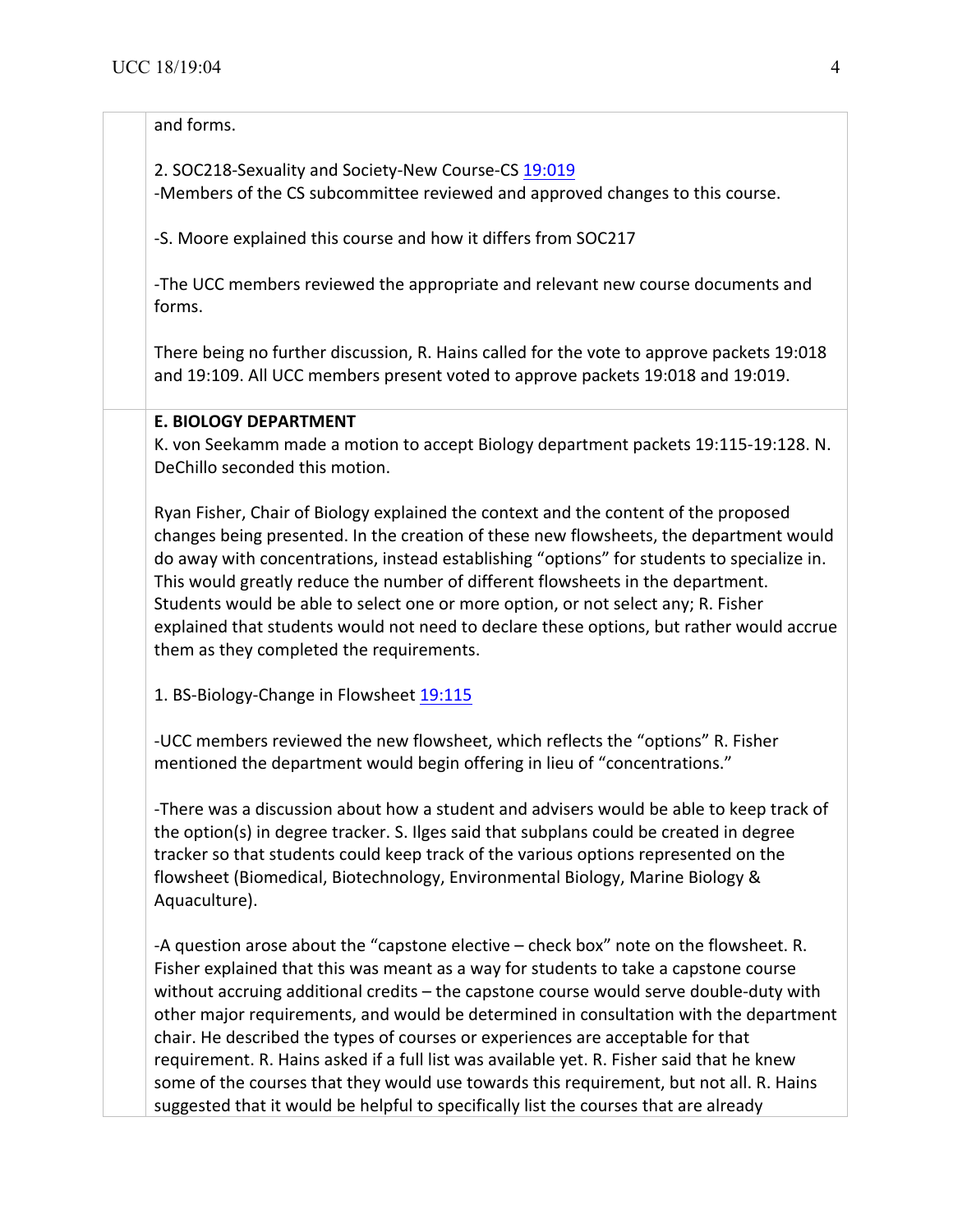approved for this requirement, and return to the committee later with a finalized list of options. 

- R. Fisher agreed to work with K. von Seekaamm to create and submit the preliminary list of capstone course choices prior to this proposal being forwarded to AUC for their review.

2. BA-Biology-Change in Flowsheet 19:116 -UCC members reviewed the new flowsheet.

3. BIO212-Cell Biology-Change in Course 19:117

4. BIO217-General Genetics-New Course 19:118

5. BIO218-Ecology & the Environment-New Course 19:119

- R. Fisher and L. Fletcher explained the idea for the  $4<sup>th</sup>$  credit proposed in the course to involve out-of-class experiences. R. Fisher said the intent was to schedule 3 hours and have 1 hour out of class. G. Gasparich and N. DeChillo expressed concern that the requirements of the  $4<sup>th</sup>$  credit were not clearly defined and noted that many courses require out-of-class experiences. R. Hains proposed a solution: that the sentence describing out-of-class experiences could be removed from the course description, and the department chair could use discretion to either schedule the course as 4 credits with 4 hours of fully face-to-face meeting time, leaving shared time on the schedule for field trips/excursions, or as a hybrid course meeting for 3 hours with 1 hour's worth of additional online/independent work monitored via the hybrid format. G. Gasparich proposed an alternative solution: that the department should make the proposed course 3 credits only and return to the committee later if they devise fully defined  $4^{th}$  credit. R. Fisher agreed to G. Gasparich's proposal.

-The course proposal is being change to 3 credits. The flowsheet will also be adjusted to reflect that 218 will be a 3-credit course instead of a 4-credit course.

6. BIO219-Evolution-New Course 19:120

7. BIO307-Human Anatomy-New Course 19:121

8. BIO405-General Physiology-Change in Course 19:122

9. BIO415-Biology Seminar-Change in Course 19:123

10. BIO419-Portfolio Seminar-New Course 19:124

11. BIO117H-Honor Biology-New Course 19:125

12. BIO322-Biological Oceanography-Change in Course 19:126